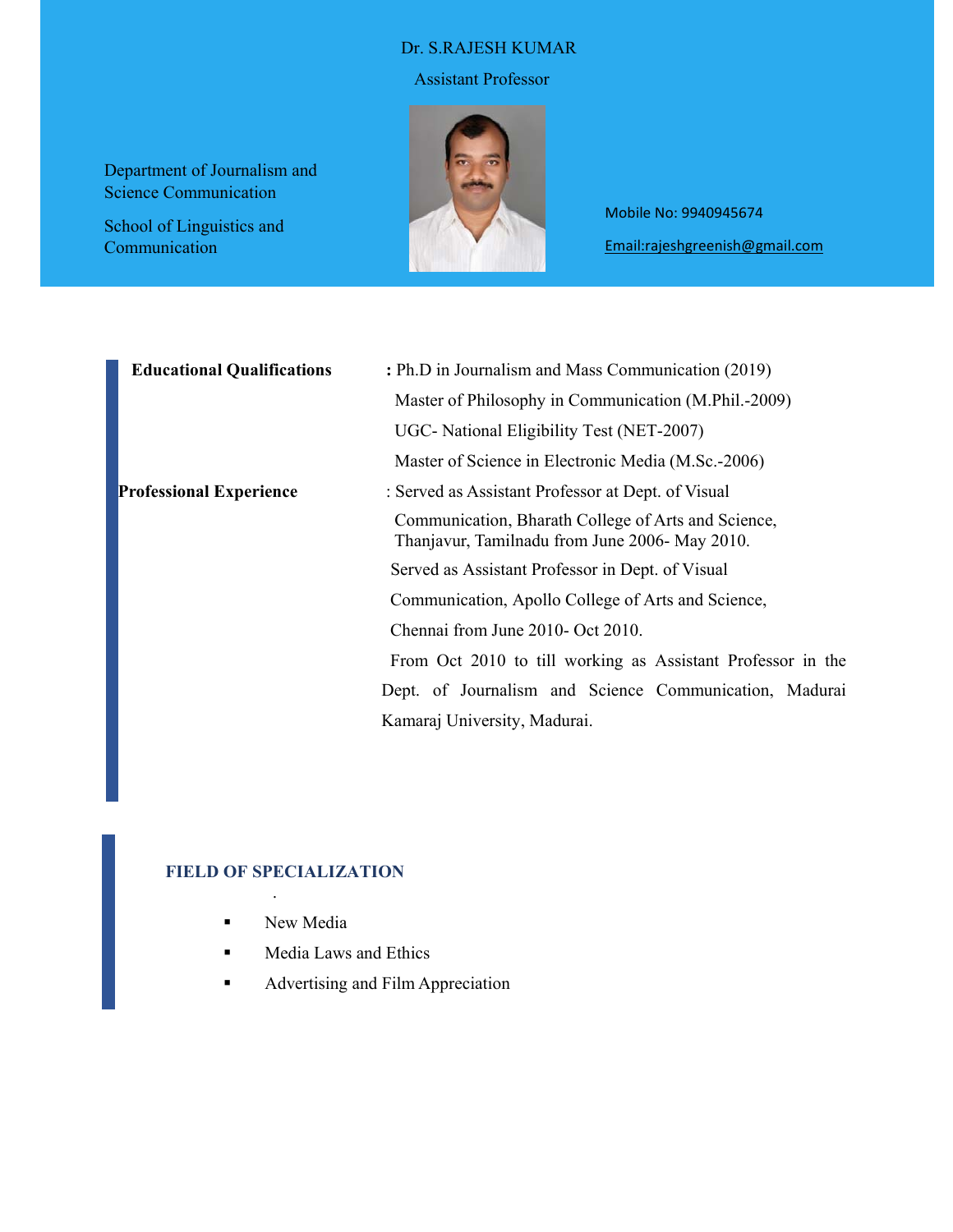## **RESEARCH SPECIALIZATION**

- **Digital media**
- **Media and Children**
- **Media and Disability**

# **Research Supervision:**

| Program       | Completed | Ongoing |
|---------------|-----------|---------|
| Ph.D          |           |         |
| <b>M.Phil</b> |           |         |

# **PROFESSIONAL EXPERIENCE**

| N <sub>0</sub> | <b>Institution</b>                                                                                | <b>Position</b>        | From         | T <sub>0</sub> | <b>Duration</b> |
|----------------|---------------------------------------------------------------------------------------------------|------------------------|--------------|----------------|-----------------|
|                |                                                                                                   |                        | (date)       | (date)         |                 |
| 1.             | Dept. of Visual<br>Communication, Bharath<br>College of Arts and Science,<br>Thanjavur, Tamilnadu | Assistant<br>Professor | June<br>2006 | May<br>2010    | 04 Year         |
| 2.             | Dept. of Visual<br>Communication, Apollo<br>College of Arts and Science,<br>Chennai               | Assistant<br>Professor | May<br>2010  | Oct<br>2010    | 06 Month        |
| 3.             | Dept. of Journalism and<br>Science Communication,<br>Madurai Kamaraj University,<br>Madurai.      | Assistant<br>Professor | Oct.<br>2010 |                | 09 Year         |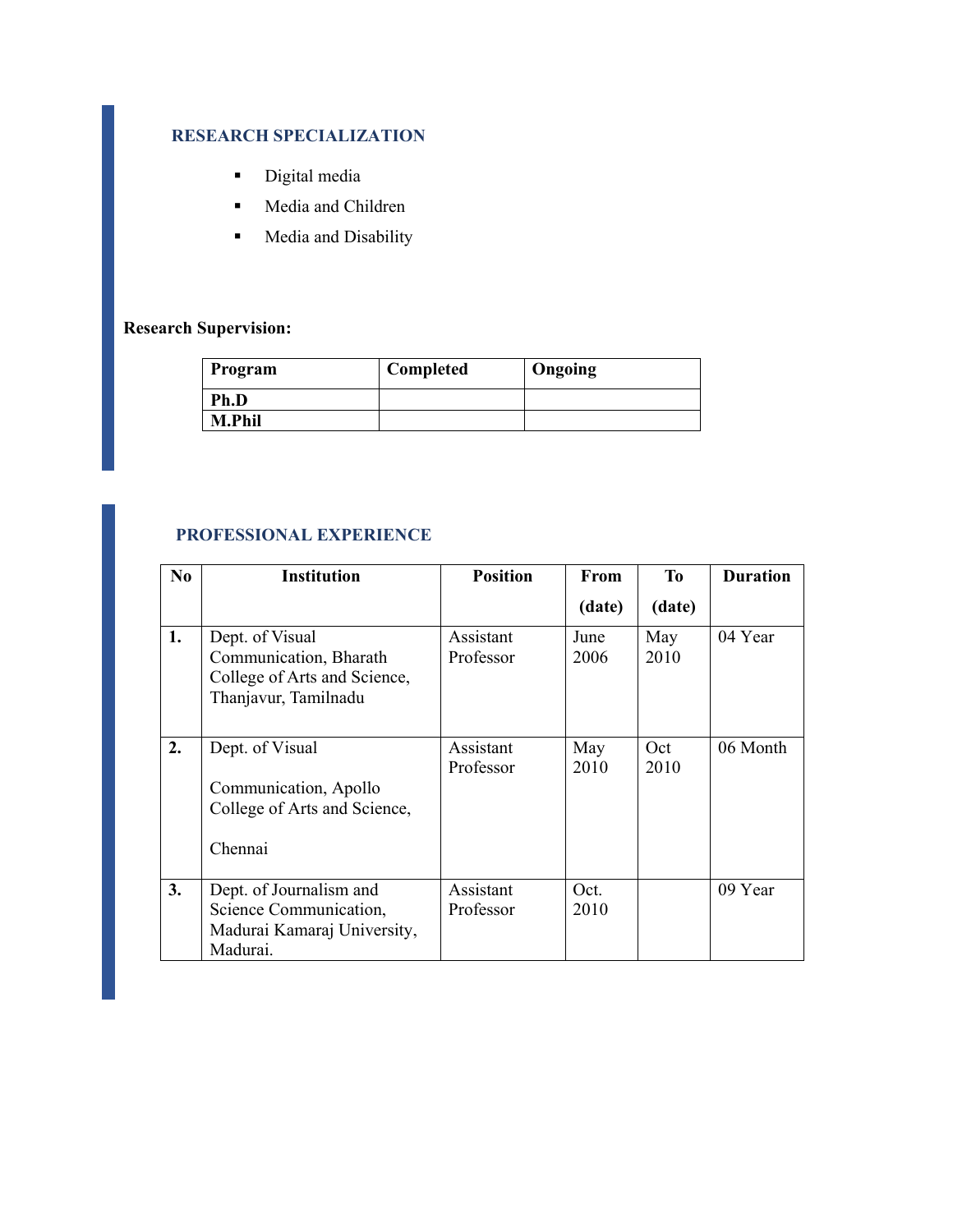## **RESEARCH COLLABORATION (BOTH NATIONAL & INTERNATIONAL)**

| Name of the  | <b>Institute</b> | <b>Collaboration</b> | <b>Collaboration Output</b>     |
|--------------|------------------|----------------------|---------------------------------|
| Collaborator |                  | <b>Details</b>       |                                 |
|              |                  |                      | Papers/Patents/Research/Online) |
|              |                  |                      |                                 |
|              |                  |                      |                                 |
|              |                  |                      |                                 |
|              |                  |                      |                                 |

## **COMPLETED RESEARCH PROJECT**

| N <sub>0</sub> | <b>Title of the Project</b>                                                                                                                                             | <b>Funding Agency</b> | <b>Total Grant</b> | Year      |
|----------------|-------------------------------------------------------------------------------------------------------------------------------------------------------------------------|-----------------------|--------------------|-----------|
|                | A study on the level of<br>awareness about cyber<br>laws related to social<br>media among its users in<br>Tamilnadu<br>$Co-PI$<br>Under<br>Dr. Jenefa<br>Prof. and Head | <b>ICSSR-Newdelhi</b> | Rs.800000/-        | 2015-2018 |

## **ON-GOING RESEARCH PROJECT**

| N <sub>0</sub> | <b>Title of the Project</b> | <b>Funding</b><br><b>Agency</b> | <b>Total Grant</b> | Year |
|----------------|-----------------------------|---------------------------------|--------------------|------|
|                |                             |                                 |                    |      |
|                |                             |                                 |                    |      |
|                |                             |                                 |                    |      |
|                |                             |                                 |                    |      |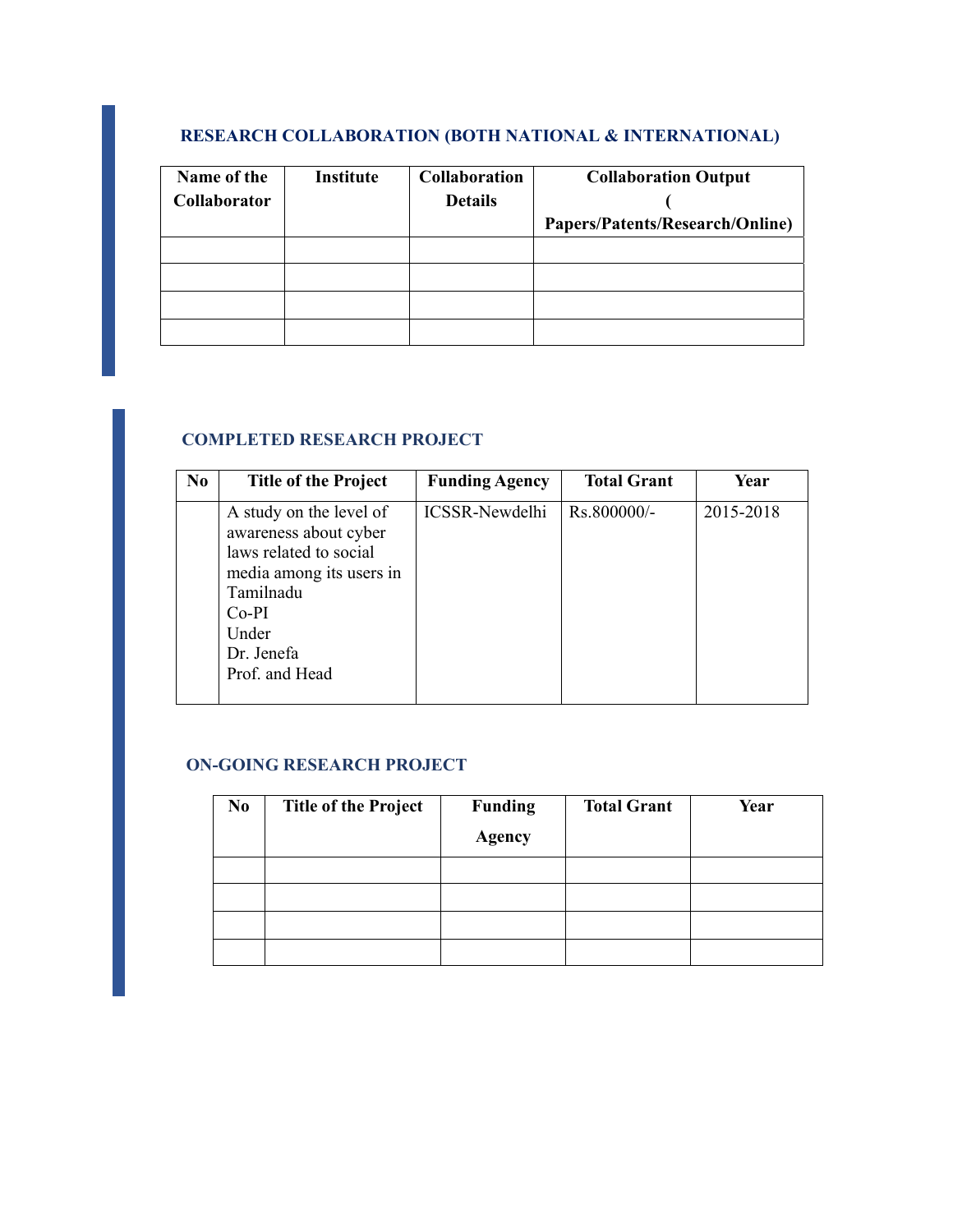#### **HONORS/AWARDS/RECOGNITIONS**

- 1. Gold Medalist, Master of Science in Electronic Media (M.Sc.), Year 2006, Manonmaniam Sundarnar University, Tirunelveli, Tamilnadu.
- 2. Merit award for producing 100% result in the subject handled for the Bharathidasan University Degree Examinations, Trichirapalli, Year 2006, 2007, 2008 and 2009.

## **PUBLICATIONS**

- "Use of ICT for women empowerment in India" Journal of Research, Extension and Development- Vol.01, No.02, October 2012.
- "Listener Pattern to FM Radio in Tamil Nadu"- Communication Today, Oct. Dec., 2014. ISSN 975-217X
- "Level of Digital divide and digital literacy among children in Madurai District- A study" A handbook on ICT and Community Development, Publication Division, M.S.University, Tirunelveli, ISBN no. 978-93-81402-37-5. Jan. 2017.
- "A study of parent's attitudes and concerns towards the internet use of children"**.**  Subbalakshmi Lakshmipathy College, Madurai, Paper published. ISBN no. 978- 93- 86712-20-2. Dec. 2017.
- New media consumption pattern of children a study" In the Journal New media issues and Impact on Society, Proceedings of National Seminar, department of Mass Communication, St. Xavier's College, Mapusa, Goa on 07.02.2017 to 08.02.2017, ISBN No 978-93-5311-474 9. Feb. 2017.

| <b>Name of the Conference</b> | Date              | <b>Place</b>                                     | <b>Title</b>                                                                       | Author(s)                       |
|-------------------------------|-------------------|--------------------------------------------------|------------------------------------------------------------------------------------|---------------------------------|
| UGC<br>sponsored              | Oct. $5th$ and    | Gopi Arts and                                    | "Media Ethics                                                                      | Dr.                             |
| Symposium<br>National         | 6th, 2007         | Science College,<br>Gobichettipalaya             | and Human<br>Values"                                                               | <b>S.RAJESH</b><br><b>KUMAR</b> |
| on Ethics and Human           |                   | m                                                |                                                                                    |                                 |
| Values                        |                   |                                                  |                                                                                    |                                 |
| National<br>Seminar<br>on     | 05.01.2017        | Department of                                    | Level of Digital                                                                   | Dr.                             |
| <b>ICT</b> for Development    | to 6.01.2017      | Communication,<br>M.S.University,<br>Tirunelveli | divide and<br>digital literacy<br>among children<br>in Madurai<br>District-A study | <b>S.RAJESH</b><br><b>KUMAR</b> |
| Seminar<br>National<br>on     | 07.02.2017        | Department of                                    | Influence and                                                                      | Dr.                             |
| New media issues and          | to<br>08.02.2017. | <b>Mass</b><br>Communication,                    | behavioral<br>pattern of New                                                       | <b>S.RAJESH</b><br><b>KUMAR</b> |
|                               |                   | St. College,                                     | media among                                                                        |                                 |

#### **PAPER PRESENTED IN CONFERENCE/SEMINAR/WORKSHOP**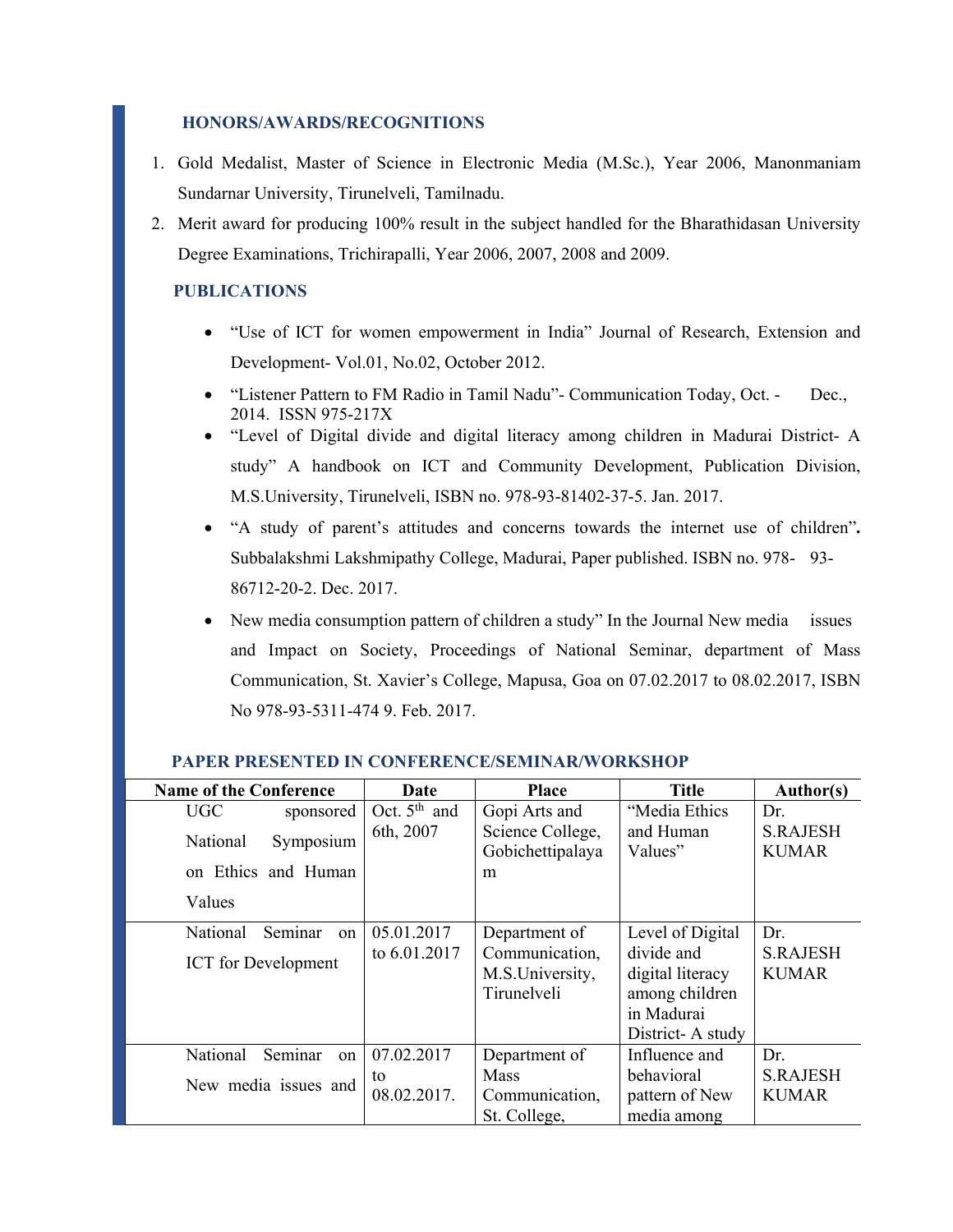| Society<br>Impact<br>on<br>Xavier's                                                                                                                   |                                                                      | Mapusa, Goa                                                                                   | children in<br>Madurai<br>District-A study                                                        |                                        |
|-------------------------------------------------------------------------------------------------------------------------------------------------------|----------------------------------------------------------------------|-----------------------------------------------------------------------------------------------|---------------------------------------------------------------------------------------------------|----------------------------------------|
| National<br>Inter<br>Conference<br>on<br>Decentralized<br>media<br>(Civic<br>and<br>Society<br>Beyond<br>Engagement<br>Fences),                       | 12 <sup>th</sup> October<br>and 13 <sup>th</sup><br>October<br>2017. | Department of<br>Visual<br>Communication,<br>SRM University,<br>Chennai                       | Digital culture<br>and its Impact<br>among Children<br>in Madurai<br>District-A<br>study.         | Dr.<br><b>S.RAJESH</b><br><b>KUMAR</b> |
| National<br>Seminar<br>on<br>Constructing<br>Sensibilities,<br>Identity,<br>politics and the society<br>history<br>the<br>of<br>in<br>Malayalam novel | 13 <sup>th</sup> October<br>2017.                                    | Department of<br>Malayalam,<br>Madurai Kamaraj<br>University,<br>Madurai                      | Influences of<br>digital terms in<br>Malayalam<br>contemporary<br>Novels" - A<br>study.           | Dr.<br><b>S.RAJESH</b><br><b>KUMAR</b> |
| National Seminar on<br>Recent trends in media                                                                                                         | December<br>18 <sup>th</sup> 2017                                    | Department of<br>Visual<br>Communication,<br>Subbalakshmi<br>Lakshmipathy<br>College, Madurai | A study of<br>parent's<br>attitudes and<br>concerns<br>towards the<br>internet use of<br>children | Dr.<br><b>S.RAJESH</b><br><b>KUMAR</b> |
| National<br>Seminar<br>on<br>Media's<br>influence<br>on<br>Society                                                                                    | 14.02.2020                                                           | Department of<br>Visual<br>Communication,<br>Subbalakshmi<br>Lakshmipathy<br>College, Madurai | Virtual reality<br>versus Digital<br>Kids-A study                                                 | Dr.<br><b>S.RAJESH</b><br><b>KUMAR</b> |
| Invited as an expert for<br>the<br>workshop<br>on<br>validation<br>of<br>tools<br><b>ICSSR</b><br>under<br><b>IMPRESS</b> project                     | 23.10.19                                                             | Department of<br>Lifelong Learning<br>Alagappa<br>University<br>Karaikudi                     | Invited as an<br>expert for the<br>workshop                                                       | Dr.<br><b>S.RAJESH</b><br><b>KUMAR</b> |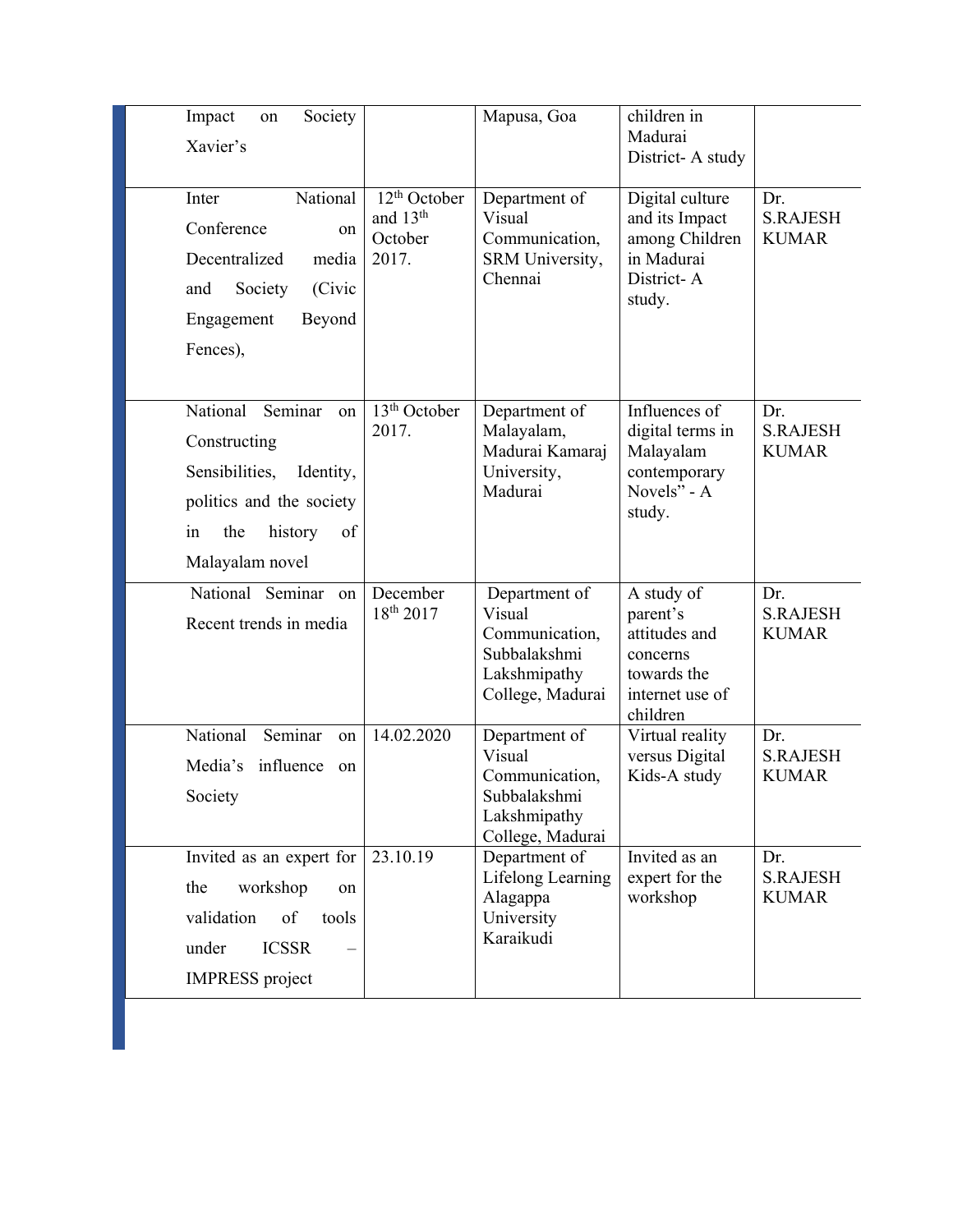| <b>Type</b>       | <b>Name</b>                                                                                                  | Date(s)                        | <b>Place</b>                                           | <b>Role Played</b> | <b>Funding</b><br><b>Agency</b> |
|-------------------|--------------------------------------------------------------------------------------------------------------|--------------------------------|--------------------------------------------------------|--------------------|---------------------------------|
| Regional<br>level | One Day regional level<br>Film Festival                                                                      | 27.08.2010                     | Dept. of<br>Journalism and<br>Science<br>Communication | Co-ordinator       | <b>MKU</b>                      |
| Regional<br>level | One day symposium on<br>Paid News and Media<br>Ethics                                                        | 29.10.2010                     | Dept. of<br>Journalism and<br>Science<br>Communication | Co-ordinator       | <b>MKU</b>                      |
| Regional<br>level | Three Day Documentary<br>Workshop on Bio-<br>Diversity-, Dept. of<br>Journalism and Science<br>Communication | 29.03.2011<br>to<br>31.03.2011 | Dept. of<br>Journalism and<br>Science<br>Communication | Co-ordinator       | <b>MKU</b>                      |
| Regional<br>level | Workshop<br>on<br>"Documenting Culture"-<br><b>NFSC</b>                                                      | 20.01.2011                     | Dept. of<br>Journalism and<br>Science<br>Communication | Co-ordinator       | <b>MKU</b>                      |
| Regional<br>level | "Women in<br>Journalism" - by Kavitha<br>Muralitharan                                                        | 01.03.2011                     | Dept. of<br>Journalism and<br>Science<br>Communication | Co-ordinator       | <b>MKU</b>                      |
| Regional<br>level | One Day<br>Regional<br>Seminar on "Media and<br>Ethics"- by Mr. Gnani<br>Tamil Writer                        | 03.03.2011                     | Dept. of<br>Journalism and<br>Science<br>Communication | Co-ordinator       | <b>MKU</b>                      |
| Regional<br>level | One<br>Day<br>Workshop<br>on<br><b>Exploring SPSS</b>                                                        | 06.01.2012                     | Dept. of<br>Journalism and<br>Science<br>Communication | Co-ordinator       | <b>MKU</b>                      |
| Regional<br>level | Two Day Seminar on<br>'Muthaiah Research<br>Works"                                                           | 14.02.2012<br>15.02.2012       | Dept. of<br>Journalism and<br>Science<br>Communication | Co-ordinator       | <b>MKU</b>                      |
| Regional<br>level | Two days regional<br>seminar on<br>Postmodernism and<br>Film                                                 | 28.02.2012<br>29.02.2012       | Dept. of<br>Journalism and<br>Science<br>Communication | Co-ordinator       | <b>MKU</b>                      |

## **CONFERENCE/WORKSHOP/SEMINAR/TRAINING ORGANIZED**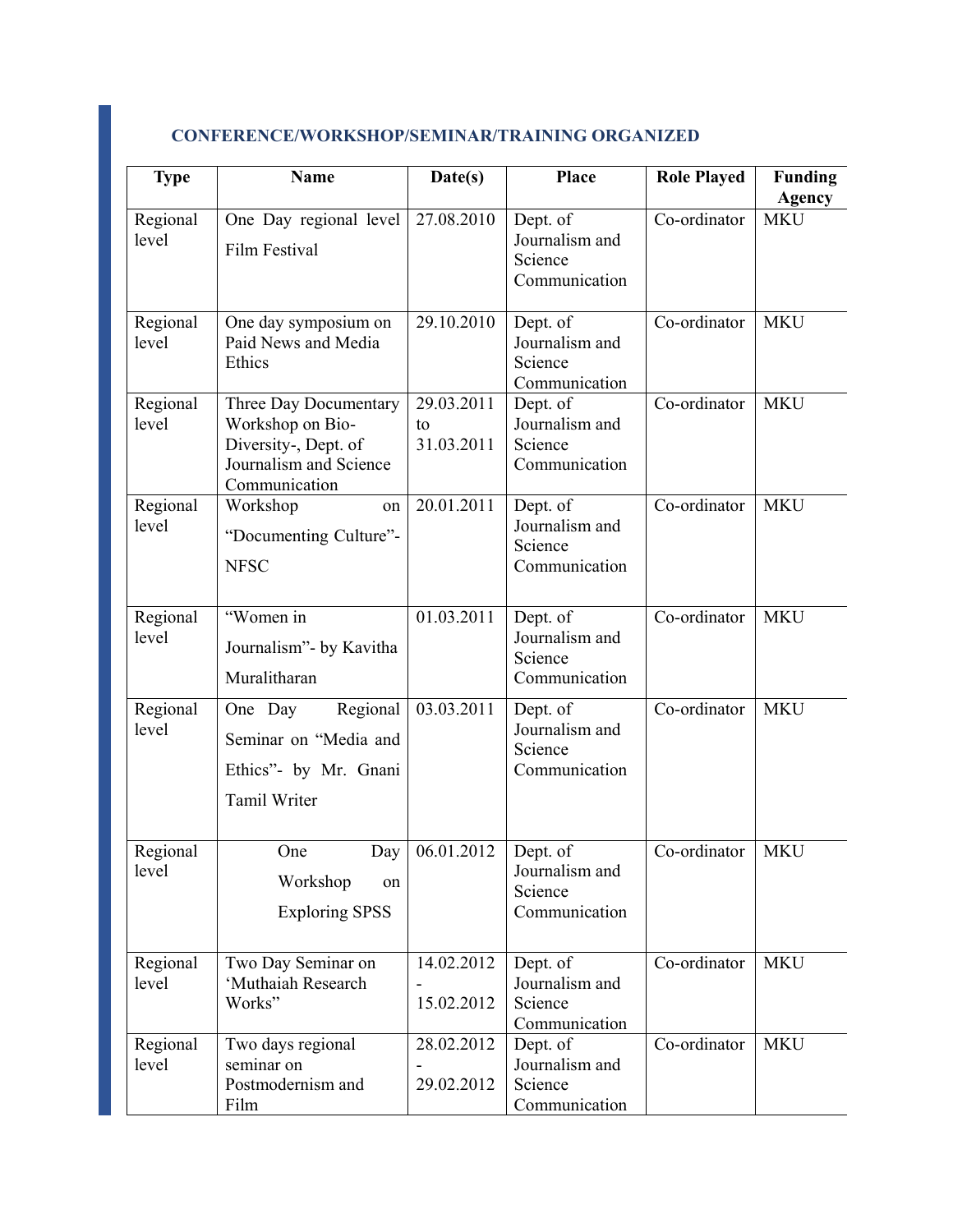| <b>State</b><br>Level | Seven Days Residential<br>Workshop on 'Film        | 21-05-2012<br>to 27-05- | Dept. of<br>Journalism and          | Co-ordinator | <b>MKU</b> |
|-----------------------|----------------------------------------------------|-------------------------|-------------------------------------|--------------|------------|
|                       | Making"                                            | 2013                    | Science<br>Communication            |              |            |
|                       |                                                    |                         | and Jointly                         |              |            |
|                       |                                                    |                         | organized with<br>Dept. of Folklore |              |            |
| Regional              | One day Seminar on                                 | 08.03.2012              | Dept. of                            | Co-ordinator | <b>MKU</b> |
| level                 | "Information Access                                |                         | Journalism and                      |              |            |
|                       | and Knowledge Gap"                                 |                         | Science<br>Communication            |              |            |
| Regional              | Two Day Seminar on                                 | 19.03.2012              | Dept. of                            | Co-ordinator | <b>MKU</b> |
| level                 | "Muthumohan Research                               |                         | Journalism and                      |              |            |
|                       | Works"                                             |                         | Science<br>Communication            |              |            |
| Regional              | One<br>day<br>Career                               | 29.03.2012              | Dept. of                            | Co-ordinator | <b>MKU</b> |
| level                 | Counseling Programme                               |                         | Journalism and                      |              |            |
|                       |                                                    |                         | Science                             |              |            |
|                       | by media professionals                             |                         | Communication                       |              |            |
| Regional              | Two Day Seminar on                                 | 03.04.2012              | Dept. of                            | Co-ordinator | <b>MKU</b> |
| level                 | "Raj Gowthaman                                     |                         | Journalism and                      |              |            |
|                       | Research Works"                                    | 04.04.2012              | Science<br>Communication            |              |            |
| Regional              | Conducted a special                                | 22.08.2012              | Dept. of                            | Co-ordinator | <b>MKU</b> |
| level                 | lecture on "Caste, The                             |                         | Journalism and                      |              |            |
|                       | body and Dalits politics;<br>Making and conducting |                         | Science<br>Communication            |              |            |
|                       | caste in Tamil Nadu" by                            |                         |                                     |              |            |
|                       | Dr. Hugo Gorringe,                                 |                         |                                     |              |            |
|                       | Professor in Sociology,                            |                         |                                     |              |            |
|                       | University of<br>Edinburgh, Scotland               |                         |                                     |              |            |
| Regional              | One day Workshop on                                | 8th Oct.                | Department of                       | Co-ordinator | MKU        |
| level                 | "Understanding Gender                              | 2012                    | Journalism and                      |              |            |
|                       | Masculinity and the role<br>of Media"              |                         | Science<br>Communication            |              |            |
|                       |                                                    |                         | in association                      |              |            |
|                       |                                                    |                         | with EKTA,                          |              |            |
| Regional              | Two Days Regional                                  | 26-27 Sept.             | Madurai<br>Jointly organized        | Co-ordinator | <b>MKU</b> |
| level                 | seminar "Tamil Society                             | 2013                    | by Dept. of                         |              |            |
|                       | in Nineteenth Century                              |                         | Journalism and                      |              |            |
|                       |                                                    |                         | Science<br>Communication            |              |            |
|                       |                                                    |                         | and Kalachuvadu                     |              |            |
|                       |                                                    |                         | Publishers                          |              |            |
| Regional              | One day Workshop on                                | 28 <sup>th</sup> Sep.   | Dept. of                            | Co-ordinator | <b>MKU</b> |
| level                 | "Media and Human                                   | 2013                    | Journalism and                      |              |            |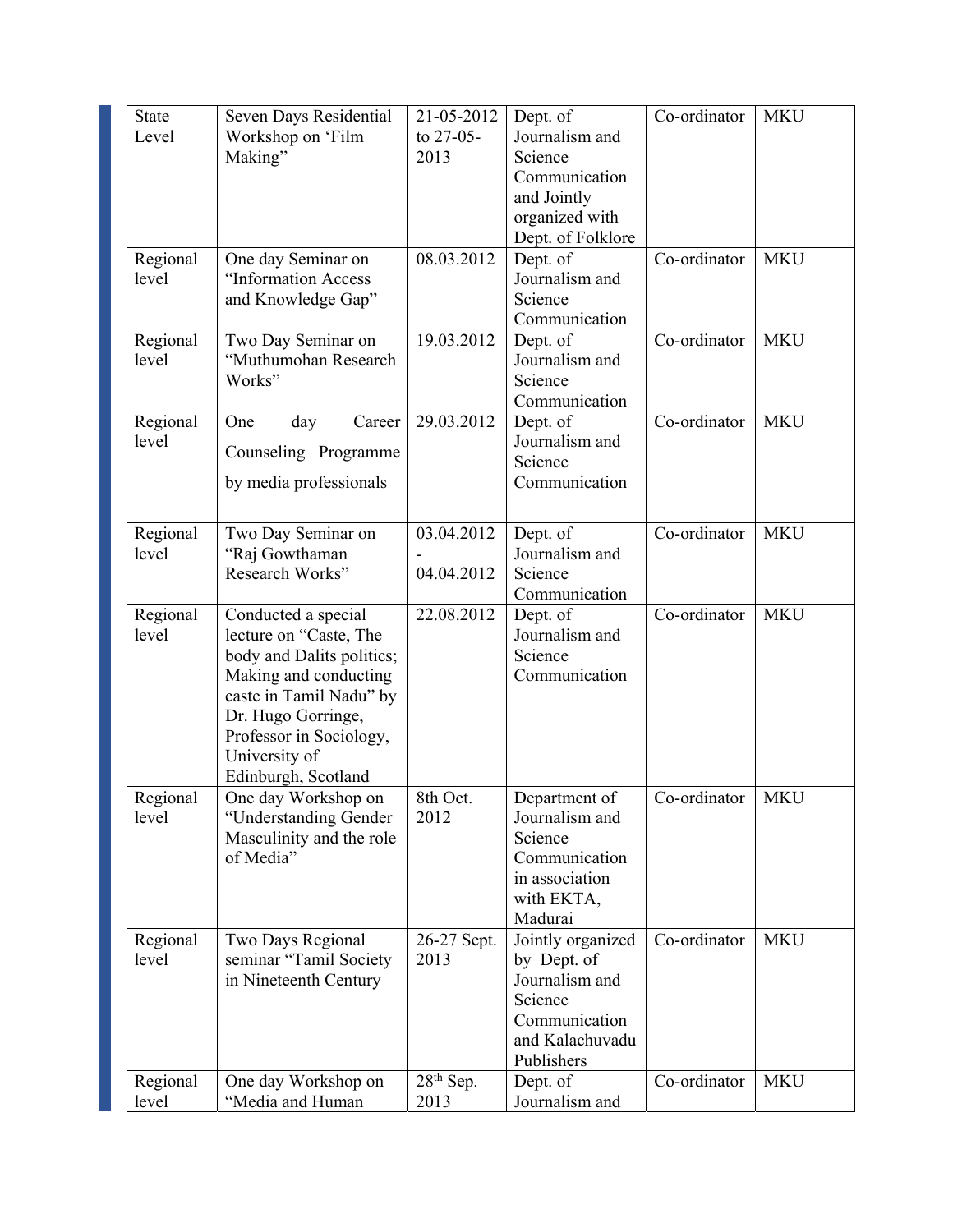|                                     | Rights" Mr. Kathir,<br>Evidence Human Rights<br>Organization and<br>Mr.Mayilvahanan,<br>Times of India Madurai |                                                      | Science<br>Communication                                                                                                                                            |              |                                                                 |
|-------------------------------------|----------------------------------------------------------------------------------------------------------------|------------------------------------------------------|---------------------------------------------------------------------------------------------------------------------------------------------------------------------|--------------|-----------------------------------------------------------------|
| National<br>seminar                 | Two Days National<br>seminar on "Science<br>Serials of Vigyan Prasar<br>through Radio"                         | 18-19 Sept.<br>2013                                  | jointly organized<br>by Dept. of<br>Journalism and<br>Science<br>Communication<br>and Vigyan<br>Prasar,<br>Department of<br>Science and<br>Technology,<br>New Delhi | Co-ordinator | Department<br>of Science<br>and<br>Technolog<br>y, New<br>Delhi |
| Regional<br>level                   | One day Documentary<br>Fest                                                                                    | 17 <sup>th</sup> March<br>2014                       | Dept. of<br>Journalism and<br>Science<br>Communication                                                                                                              | Co-ordinator | <b>MKU</b>                                                      |
| National<br>seminar                 | Three days national<br>seminar on<br>"Communication in<br>Sangam Literature"                                   | 25 <sup>th</sup> March<br>to $27th$<br>March<br>2014 | Dept. of<br>Journalism and<br>Science<br>Communication,<br>in collaboration<br>with Centre for<br>Classical Tamil<br>and Research,<br>Chennai                       | Co-ordinator | Centre for<br>Classical<br>Tamil and<br>Research,<br>Chennai    |
| National<br>Level                   | A Two day National<br>Level "Workshop on<br>Media Writing Skills"                                              | February,<br>18 & 19,<br>2015                        | Dept. of<br>Journalism and<br>Science<br>Communication                                                                                                              | Co-ordinator | <b>MKU</b>                                                      |
| Regional<br>level                   | "DOCUFEST-2015",<br>Documentary films and<br><b>PSAs</b><br>release<br>and<br>screening function               | 16.10.2015                                           | Dept. of<br>Journalism and<br>Science<br>Communication                                                                                                              | Co-ordinator | <b>MKU</b>                                                      |
| Internatio<br>nal<br>Conferenc<br>e | Three day International<br>Conference on "Second<br>International research on<br>Kappiyam"                     | 8th<br>December<br>to $10th$<br>December,<br>2017    | Jointly organized<br>by International<br>Tamil Kappiya<br>Research<br>Institute,<br>Malaysia and<br>School of Tamil<br>studies and<br>School of<br>Linguistics and  | Co-ordinator | <b>MKU</b>                                                      |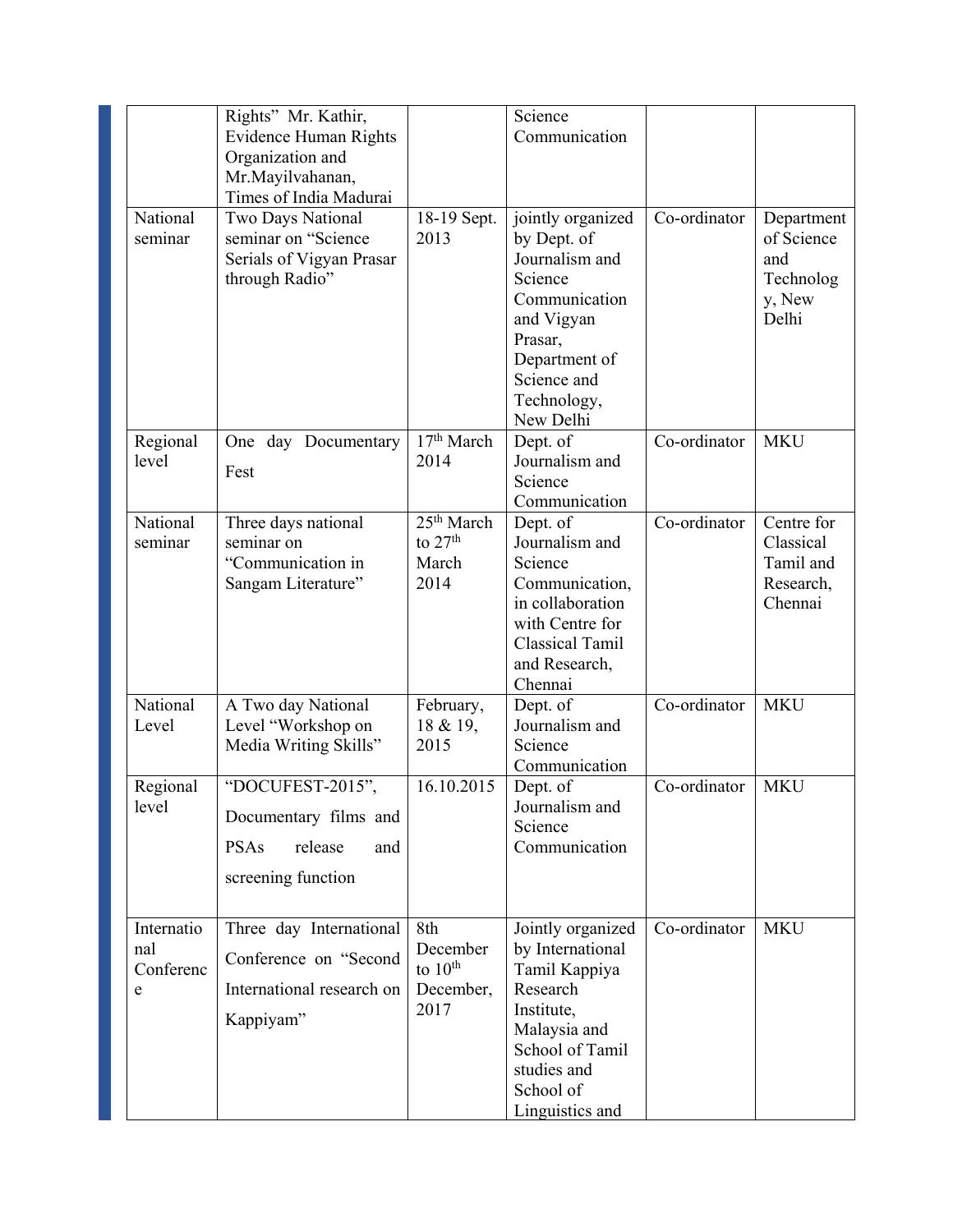|                               |                                                                                    |                      | Communication                                          |              |            |
|-------------------------------|------------------------------------------------------------------------------------|----------------------|--------------------------------------------------------|--------------|------------|
| National<br>level<br>workshop | National level workshop<br>on Photography                                          | March $20th$<br>2018 | Dept. of<br>Journalism and<br>Science                  | Co-ordinator | MKU        |
|                               |                                                                                    |                      | Communication                                          |              |            |
| Regional<br>level             | One day<br>Lecture<br>on<br>Documentary<br>Photography,<br>Mr.<br>by<br>Amirthraj. | 06.02.2020           | Dept. of<br>Journalism and<br>Science<br>Communication | Co-ordinator | <b>MKU</b> |

### **BOOK PUBLISHED**

| Title of the Book /<br><b>Chapter</b> | <b>Author</b> | Publisher | Year | <b>ISBN Number</b> |
|---------------------------------------|---------------|-----------|------|--------------------|
|                                       |               |           |      |                    |
|                                       |               |           |      |                    |
|                                       |               |           |      |                    |

## **MEMBERSHIP IN ACADEMIC BODIES**

- 1. Chairman of Board of Examination in Directorate of Distance Education, Department of Mass communication and Journalism, Alagappa University, Karaikudi.
- 2. Advisory Board member, in Vruksha Community College, Madurai
- 3. Board of Studies member in Directorate of Distance Education, Department of Mass communication and Journalism, Alagappa University, Karaikudi.
- 4. Board of Studies member in Department of Visual Communication, GRD College, Coimbatore.
- 5. Board of Studies member in Department of Visual Communication, Subbalakshmi Lakshmipathy College, Madurai.
- 6. Member of Board of Examination in Department of Visual Communication and Animation, Subbalakshmi Lakshmipathy College, Madurai.
- 7. Member of Board of Examination, Department of Visual Communication, GRD College, Coimbatore.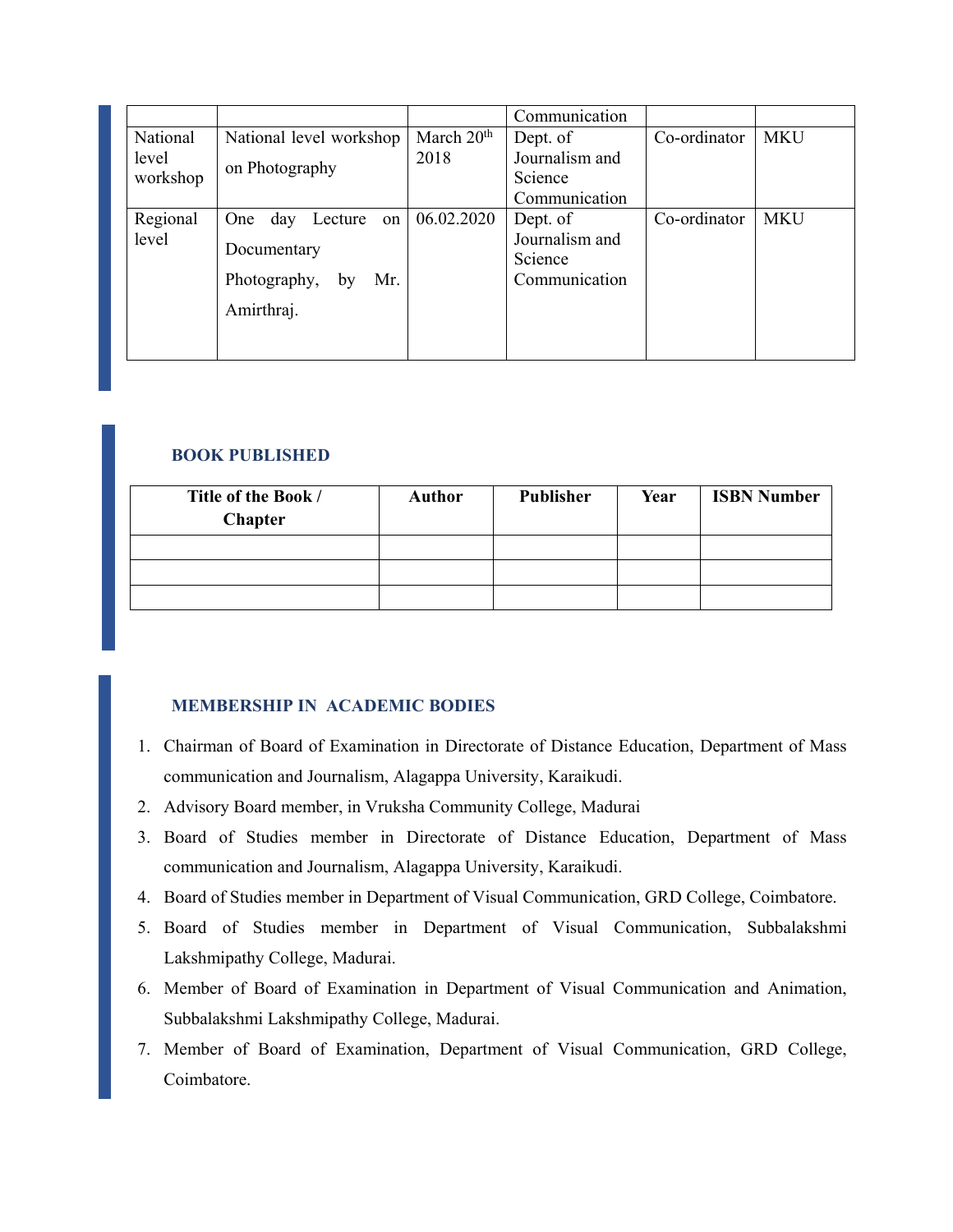- 8. Member of Board of Examination, Department of Visual Communication, Holy Cross College for Autonomous, Trichirapalli.
- 9. Member of Board of Examination, Department of Visual Communication, American college, Madurai.
- 10. Member of Board of Examination, Department of Visual Communication, Bharathidasan University, Trichirapalli and Periyar University, Salem,
- 11. Member of Board of Examination, Department of Visual Communication, St.Xaviours College, Palayamcottai, Tirunelveli.
- 12. Member of Board of Examination, Department of English, Sri Sankara Arts and Science College, Enathur, Kanchipuram.
- 13. Review committee member for the preparation of study materials for B.A Mass Communication and B.Sc., Visual Communication -DDE M.K. University, 2013.
- 14. Member of Board of Examination, Department of Communication, Manonmaniam Sundarnar University, Tirunelveli.
- 15. Member of Board of Examination, Department of Journalism and Mass Communication, Periyar University, Salem.
- 16. Member of Board of Examination, Department of Visual Communication, Nehru Arts and Science College, Coimbatore.
- 17. Member of Board of Examination, Department of Visual Communication, Anugraha Institute of Social Sciences, Dindugal.

#### **MEMBERSHIP IN PROFESSIONAL BODIES**